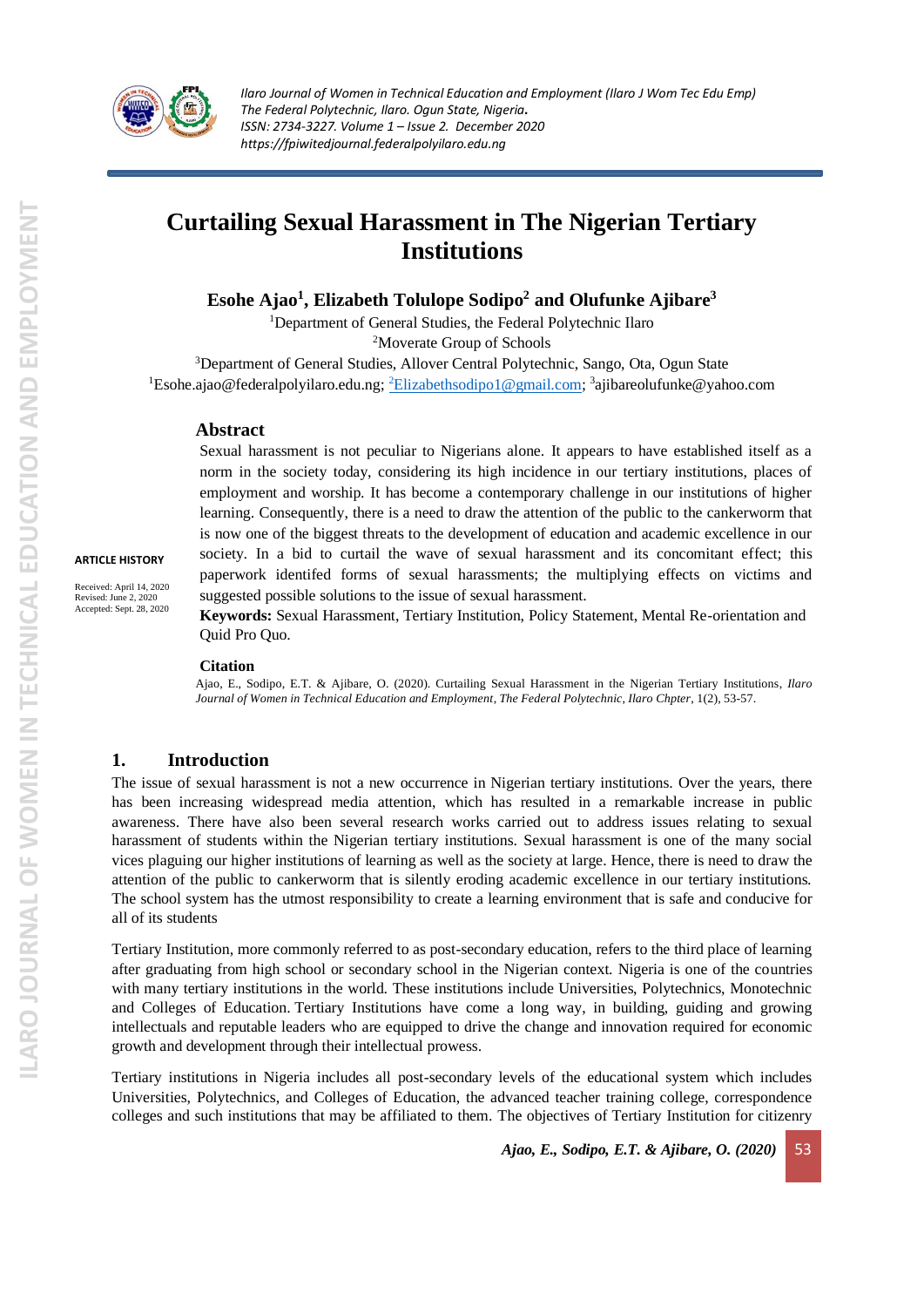

are to acquire intellectual and physical skills, develop intellectual ability and capability that is required by the individual within the environment and acquire the development and fostering of values adaptation in order to ensure the survival of the individual in the society at large. Functions performed by this Tertiary Institutions in Nigeria are teaching, research and dissemination of information and storing house of knowledge

Sexual harassment is an unsolicited sexual behavior that is offensive, degrading or threatening. It can be written, oral or physical, and can happen physically or online. In the context of the academic environment, sexual harassment can be regarded as enforcing through bullying or coercion, unwanted sexual advances, demands for sexual favors, and other verbal or physical sexual demands in exchange for employment, academic performance or better living condition. It is a very demeaning and indecent act, particularly because the perpetrators are often authority figures and models to the students who are most often their victims.

Menon *et al*. (2011) described Sexual harassment as unwanted sexual advances, requests for sexual favours, and other verbal or physical conducts of a sexual nature, when submission to or rejection, explicitly or implicitly affects a person's employment or education, unreasonably interferes with a person's work or educational performance, or creates an intimidating, hostile or offensive working or learning environment.

Sexual harassment can take the form of non-consensual touching, grabbing or other physical contact, making Sexual remarks, jokes and comments, requesting for sex or sexual favour, ogling and giving suggestive looks, showing nude and sexually offensive material for you or others to see, making sexual gestures or suggestive body movements towards another, insulting another with sexual jabs and committing a criminal offence against another, such as making an obscene phone call, offensively exposing themselves or sexually assaulting you.

Sexual harassment is classified into two key categories namely *quid pro quo* and a *hostile environment*. *Quid pro quo* in simple terms means this for that in Latin. Other similar interpretations are: "give and take", "tit for tat", "you scratch my back, and I'll scratch your back." A Quid pro quo sexual harassment incidence occurs when it is stated or implied that an academic performance of a student depends on whether the student consents to sexual acts. Bridget M, 2014) while hostile environment sexual harassment incidence happens when an unsolicited sexual conduct creates a working or learning environment that is intimidating, threatening or hostile or its consistent pushiness or reoccurrence affects a person's ability to partake in or benefit from an academic program or activity. The learning environment is considered hostile, when an individual's educational experience is unreasonably and adversely affected by a staff's discriminatory actions, thus creating an intimidating environment. When compliance or non-compliance to a sexual request or gesture has an adverse effect on a person's employment or education, impedes a person's professional or educational performance, or creates a threatening, unfriendly or hostile working or learning environment. Menon et al. (2011).

This paper looks at sexual harassment from a solution focused perspective. In particular, it focused on a clear definition of sexual harassment, the forms of sexual harassment that exists in tertiary institutions, the consequences of sexual harassment on victims; and also proffer strategies to curtail sexual harassment in institutions of leaning.

## **2. Sexual Harassment Within Tertiary Institutions**

Sexual harassment occurs at all levels of education including elementary schools. Sexual harassment has been in existence in the school system for a number of years. Hence**,** sexual harassment is not an emerging trend in Nigerian tertiary institutions. Studies have shown that countries with weak educational systems, low levels of accountability, high level of poverty and gender inequality have higher incidences of sexual harassment in the school system. Further discovery has revealed a higher prevalence of sexual harassment in institutions where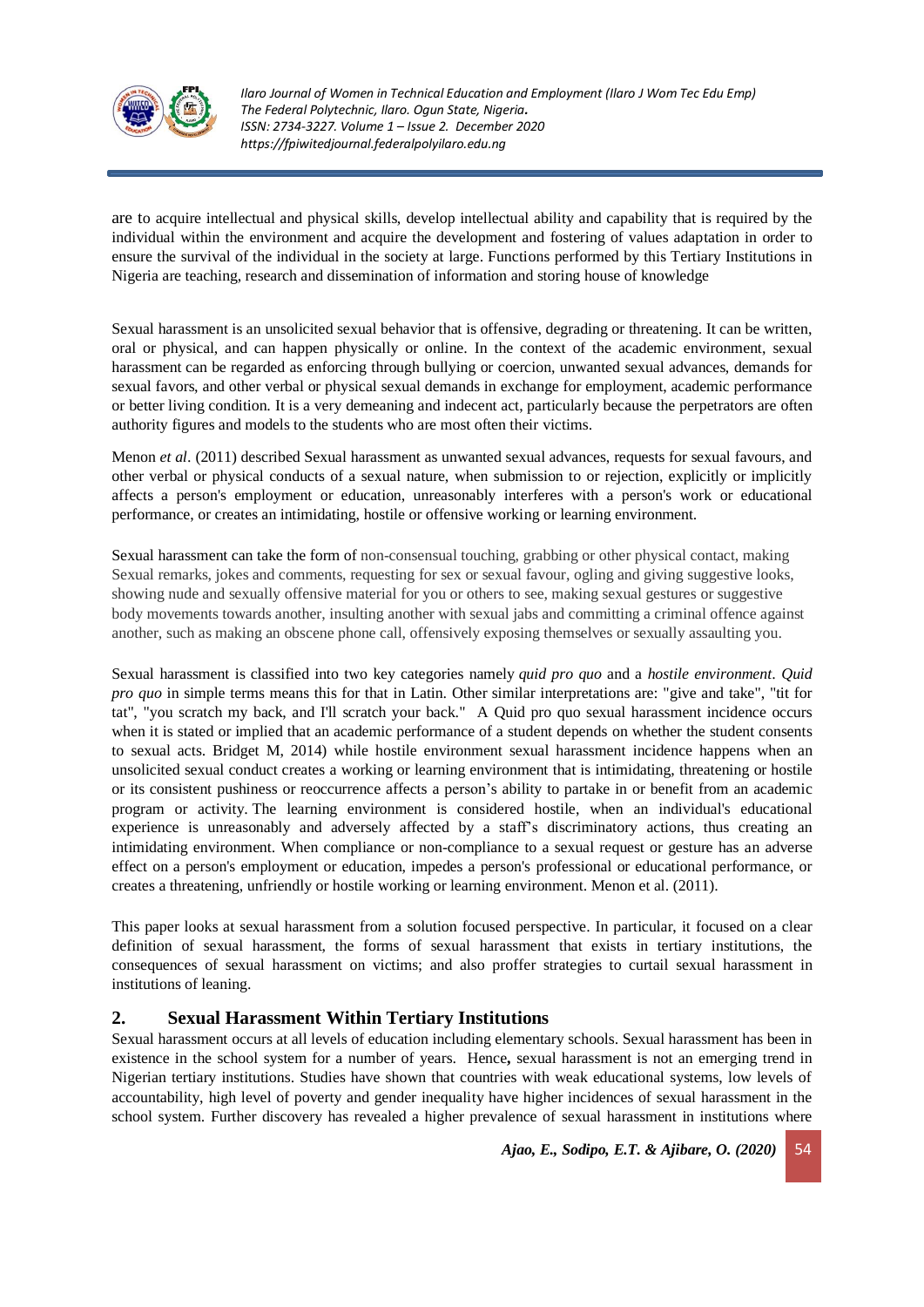

educators are poorly trained, underpaid and severely under sourced (Beninger, 2013; Lynch, 2013 and Sharma, 2013).

A survey carried out on female undergraduates, focusing on their experiences with sexual harassment as a student in any of the Nigerian tertiary institutions revealed that a high percentage (69.8%) of the respondents had experienced sexually harassment, most especially from male classmates and lecturers. Two-thirds of the respondents have experienced the non-physical sexual harassment, while 48.2% have experienced the physical sexual harassment. Non-physical harassment comprised of sexual remarks and comments (57.8%) and requests for sexual favors as a barter for academic favours (32.2%). Physical forms of sexual harassment included unwelcome sexual touching (29.4%) and being deliberately brushed against in a sexual manner (28.9%). However, these statistics barely reveals the true state of the ugly practice (Owoaje & Olusola-Taiwo, 2011).

The increasingly widespread use of social media in Nigeria, has given more women a platform to be more outspoken on their experiences with sexual harassment. Social media trends such as the #MeToo movement where victims share their experiences with sexual harassment has further revealed the prevalence of sexual assault in our institutions and shone light on its silent culture.

## **3. Effects of Sexual Harassment**

The consequences of sexual harassment are usually very profound and can range from uncomfortable to severe distress. If not properly managed, sexual harassment can leave long lasting physical, emotional and mental scars on victims which are often females, and this can affect their academic performance and likely their future relationships with the opposite sex.

For victims, experiencing sexually harassment can have demoralizing effects on their overall physical and psychological well-being health and their education. Psychological effects can consist of: anger, shame, depression, guilt, denial, irritability, anxiety, shock, frustration, fear, insecurity, self-blame, seclusion. Physiological effects can show up as: panic reactions, headaches, nightmares, laziness, lackadaisical attitude, weight fluctuations, and sexual problems. The Effects on education can include, low class attendance or total absenteeism, pulling out of school, poor academic performance as a result of stress. (North Michigan University, 2019).

Sexual harassment can also generate a "ripple effect" of negative impact on the overall development of Nigeria as a nation in achieving sustainable development. It is a threat to achieving the girl child education. It has created non conducive and unsafe learning environment for the female students which has promoted slow and uneven progress towards attaining gender equality of the Sustainable Development Goals (SDG) that it is detrimental to sustainable development. Therefore, it is pertinent to note that sexual harassment is a threatening social phenomenon in the Nigerian educational sector; which has severe psychological and social consequences on the victims. The economic and political consequences of sexual harassment are also a threat to the nation in achieving sustainable development. (Mohammed, 2017)

## **4. Solution to Curtailing Sexual Harassment in Nigerian Tertiary Institutions**

The key reason for the continuous perpetuation of this cruel act is the existence of weak mechanisms and penalty procedures in tertiary institutions. Unfortunately, sexual harassment weakens the integrity of the ivory towers. The primary responsibility of curtailing incidences of sexual harassment in tertiary institutions falls on the leaders of these institutions who have the will to rid their campuses of sexual harassment. Therefore, it is the responsibility of the management of all the tertiary institutions in Nigeria to reduce the occurrences of sexual harassment to the lowest possible rate in order to create an environment that is conducive for female students.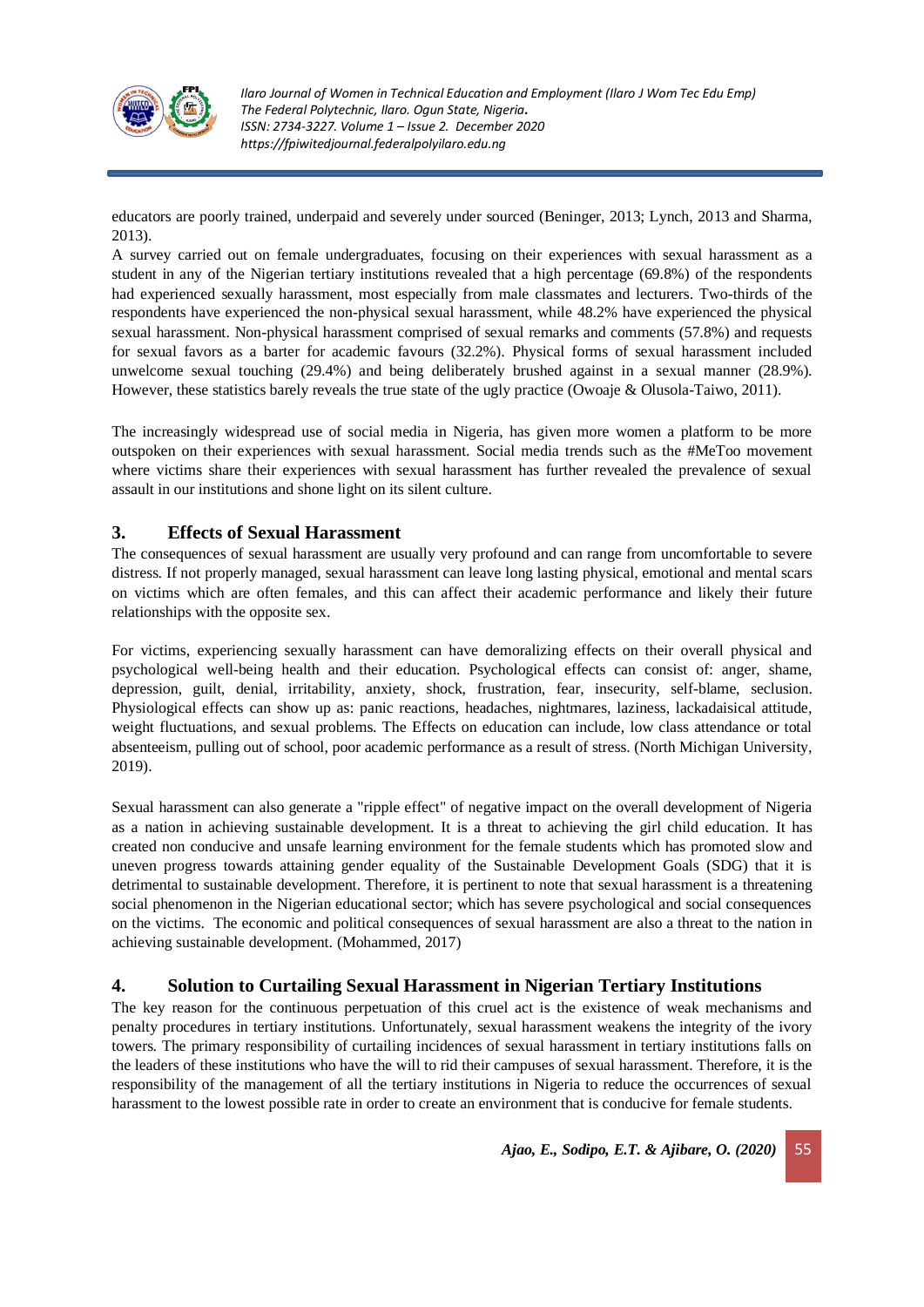

**A clear and comprehensive policy statement on sexual harassment** should be clearly communicated to all stakeholders including faculty and students. A policy statement on sexual harassment is an official statement from the institution's management to all staff and students inclusive, clearly communicating the institution's policy, and its commitment to promoting a positive and conducive working environment by eradicating sexual harassment within the institution. The policy statement should come from senior management to guarantee acceptance and strict adherence. The policy should include at least the following elements:

**A clear definition of sexual harassment.** A detailed definition is necessary to ensure that every stakeholder, including faculties as well as the management is clear about conducts that can be interpreted as sexual harassment. The main purpose of the definition is to ensure individuals in the institution are fully aware of conducts that can be seen as unwelcome and offensive to others, and so forbid such conducts in the institution.

**A complaints/grievance procedure**. Sexual harassment complaints are both sensitive and personal; hence it is important that school managements design a complaint procedure that is solely focused on sexual harassment related complaints. A complaint procedure should include measures on how to protect victims from further humiliation during the course of reporting and investigating the complaint. A complaint procedure should have at least: a step-by-step process for reporting and handling a complaint as well as a time limit for each step; an investigation procedure; and an appeal procedure to enable a disgruntled party to appeal against the outcome of an investigation to a higher authority.

**Disciplinary rules and penalties** against the perpetrator and against anyone wrongfully accuse another. It is important that offenders are disciplined in order to ensure that the policy and preventive mechanism is effective. Liable consequences to which the offender will be answerable to if the offence is committed should be clearly communicated. The nature and type of penalty should vary depending on the severity of the offence. To reduce incidences of false and fictitious accusations, strict disciplinary penalties should also be set against anyone who makes such accusations.

**Protective and remedial measures** for the victim. To encourage victims to report sexual harassment, there should be adequate measures to ensure maximum confidentiality so as to minimise embarrassment to the victim especially at the time of reporting and in the course of investigation into the complaint

**Prevention is the most effective instrument** that tertiary institutions can utilize to combat sexual harassment in tertiary institutions. It is not enough to simply develop institutional policies and preventive mechanisms to contain sexual harassment, the dissemination of these policies among the stakeholders are quite important. This can be done through communication, education and training. Promotional and educational programmes should be put in place to communicate the institution's policy on sexual harassment and to promote awareness on sexual harassment and its destructive consequences within the learning community. Furthermore, the institution should set up programmes targeted at educating faculties and students on issues relating to sexual harassment. The institution should share how to deal with issues of sexual harassment as and when they arise. The need for training is particularly very important for persons assigned to function as disciplinary panels and counselors.

**Partnerships and Collaborations**. No culture change or education initiative can be implemented successfully, anyway in a silo. These efforts require partnerships and collaborations. Partnering with external organizations such as the Mirabel centre which is a Sexual Assault Referral Centre located in Lagos, Nigeria and was established to provide holistic and top quality medical and psychological help to survivors of sexual assault and rape.

**New students on boarding course**. New intakes of students at the Tertiary Institutions should also be mandated to complete a general class on sexual harassment during their first semester of school.

*Ajao, E., Sodipo, E.T. & Ajibare, O. (2020)* 56